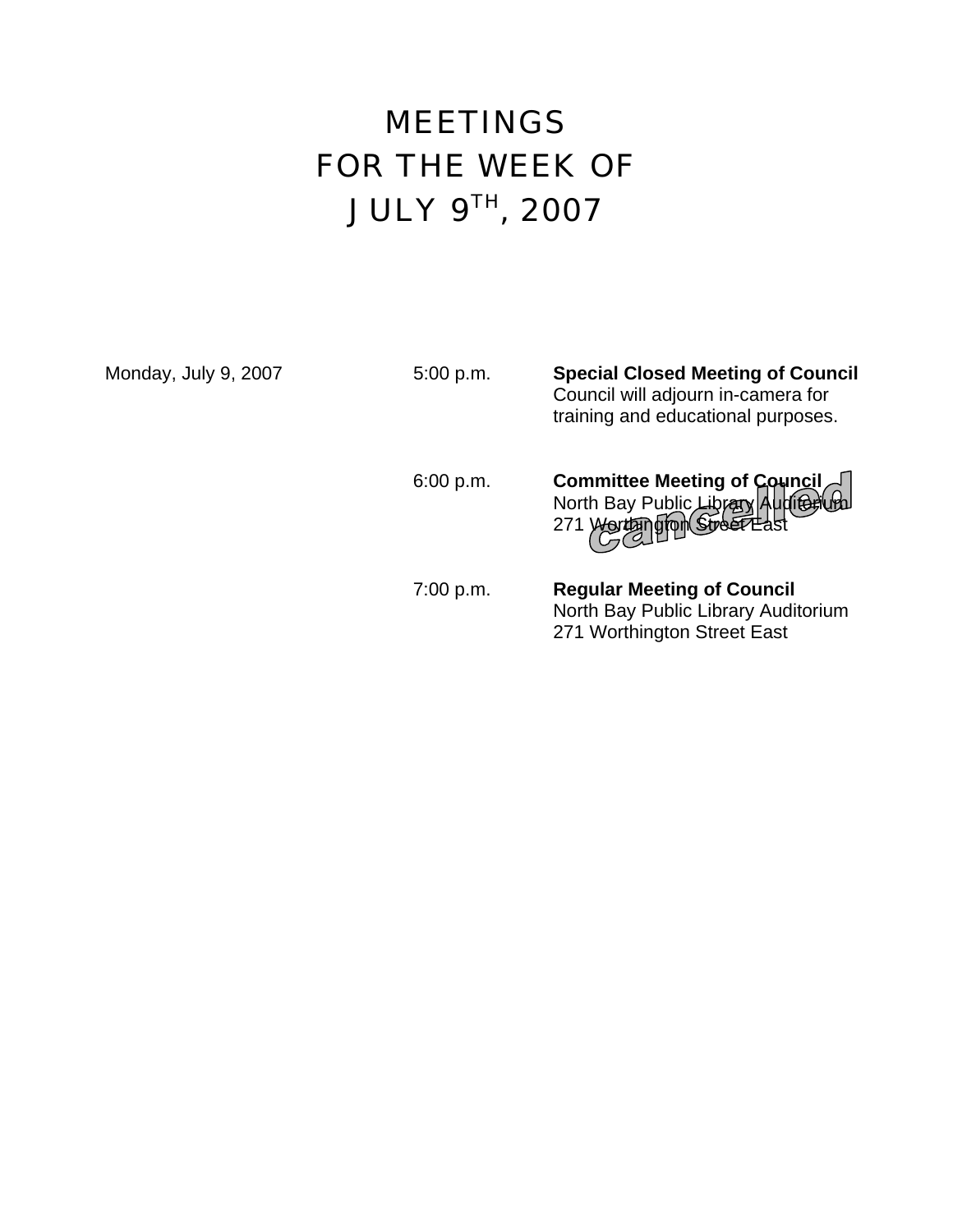# **THE CORPORATION OF THE CITY OF NORTH BAY REGULAR MEETING OF COUNCIL HELD MONDAY, JULY 9TH, 2007**

## **PUBLIC PRESENTATIONS:**

No scheduled presentations

#### **PUBLIC MEETING MINUTES:**

Monday, June 25, 2007

## **CLOSED MEETING MINUTES (available for Council viewing in the Clerk's Office):**

Monday, June 25, 2007

#### **COMMITTEE REPORTS:**

None

#### **CORRESPONDENCE:**

- 1. Letter from Cecil's Eatery & Beer Society received June 13, 2007 and report from P. Bullock dated June 18, 2007 re Noise By-Law exemption (E05/2007/NOISE/ GENERAL).
- 2. Application from the Downtown Improvement Area received June 18, 2007 and report from P. Bullock dated June 18, 2007 re Noise By-Law exemption (E05/2007/NOISE/ GENERAL).
- 3. Report from J.D. Knox dated June 25, 2007 re Hockeyville 2007 (R06/2007/GENER/ GENERAL).
- 4. Report from J. Manning/B.A. Rogers dated June 20, 2007 re Tender 2007-61, Algonquin Avenue and Area Road Reconstruction - Phase 1 (T04/2007/ PHASE1/ALGONAVE).
- 5. Letter from J.G. and Sheila Ritter dated June 13, 2007 and report from M.B. Burke dated June 26, 2007 re Blasting Permits (C00/2007/BYLAW/BUILDING).
- 6. Report from P. Bullock dated July 3, 2007 re Merrick Gas Collection and Flaring Project (E05/2007/MERRI/GENERAL).
- 7. Letter from TransCanada dated June 26, 2007 and report from A. Korell dated June 28, 2007 re Pesticide By-Law exemption (C00/2007/BYLAW/PESTICID).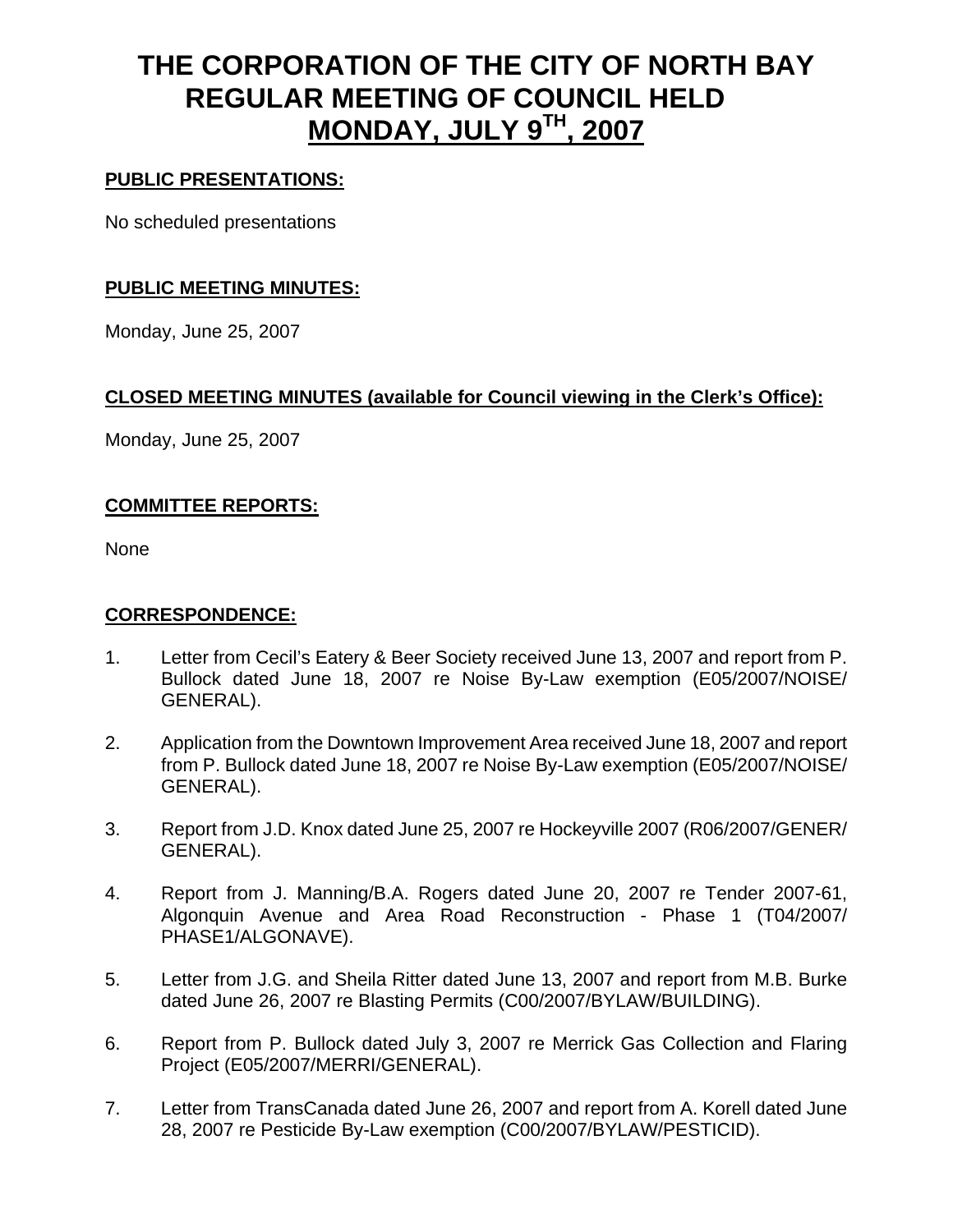- 8. Letter from the North Bay & District Hospital Foundation dated June 25, 2007 and report from A. Korell dated July 3, 2007 re Temporary road closures (T09/2007/ STRET/GENERAL).
- 9. Report from A. Lang/B.A. Rogers dated June 13, 2007 re Cassellholme OSIFA Loan (F05/2007/CASSE/GENERAL).
- 10. Letter from Jack Cockerline dated March 12, 2007 and report from J. Houston dated July 3, 2007 re Request for right-of-way over Parks property (T04/2007/ROADW/ GENERAL).
- 11. Report from P. Bullock dated July 3, 2007 re Merrick Landfill Methane Utilization update and next steps (E07/2006/MERRI/GASCOLL).
- 12. Report from R. McGrath dated July 4, 2007 re Reference to Arbitration (H07/2007/ CUPE/GENERAL).
- 13. Report from A. Korell dated June 20, 2007 re Airport Hill Zone 4 Water System Upgrade and Expansion (F05/2007/ENVIR/PRW1).
- 14. E-mail from the Downtown Improvement Area dated July 4, 2007 and report from A. Korell dated July 4, 2007 re Temporary road closure (T09/2007/STRET/DIA).
- 15. Report from C.M. Conrad dated June 21, 2007 re Bill 130 Amendments to the *Municipal Act*, 2001 (L11/2007/BILL130/GENERAL).

#### **BY-LAWS FOR CONSIDERATION:**

#### **General Government - First, Second and Third readings:**

By-Law No. 2007-158 to authorize the Highway Entrance Signs Program.

By-Law No. 2007-159 to authorize the Fire Department's Vehicle & Equipment Replacement Program.

By-Law No. 2007-160 to authorize the City's share of the New Development Cost Projects.

By-Law No. 2007-161 to authorize the Memorial Gardens Improvement Program.

By-Law No. 2007-162 to authorize the sale of lands to Cecile and John Plummer (between Nancy Drive and Cartier Street).

By-Law No. 2007-163 to authorize the sale of lands to Bryan Busch (between Nancy Drive and Cartier Street).